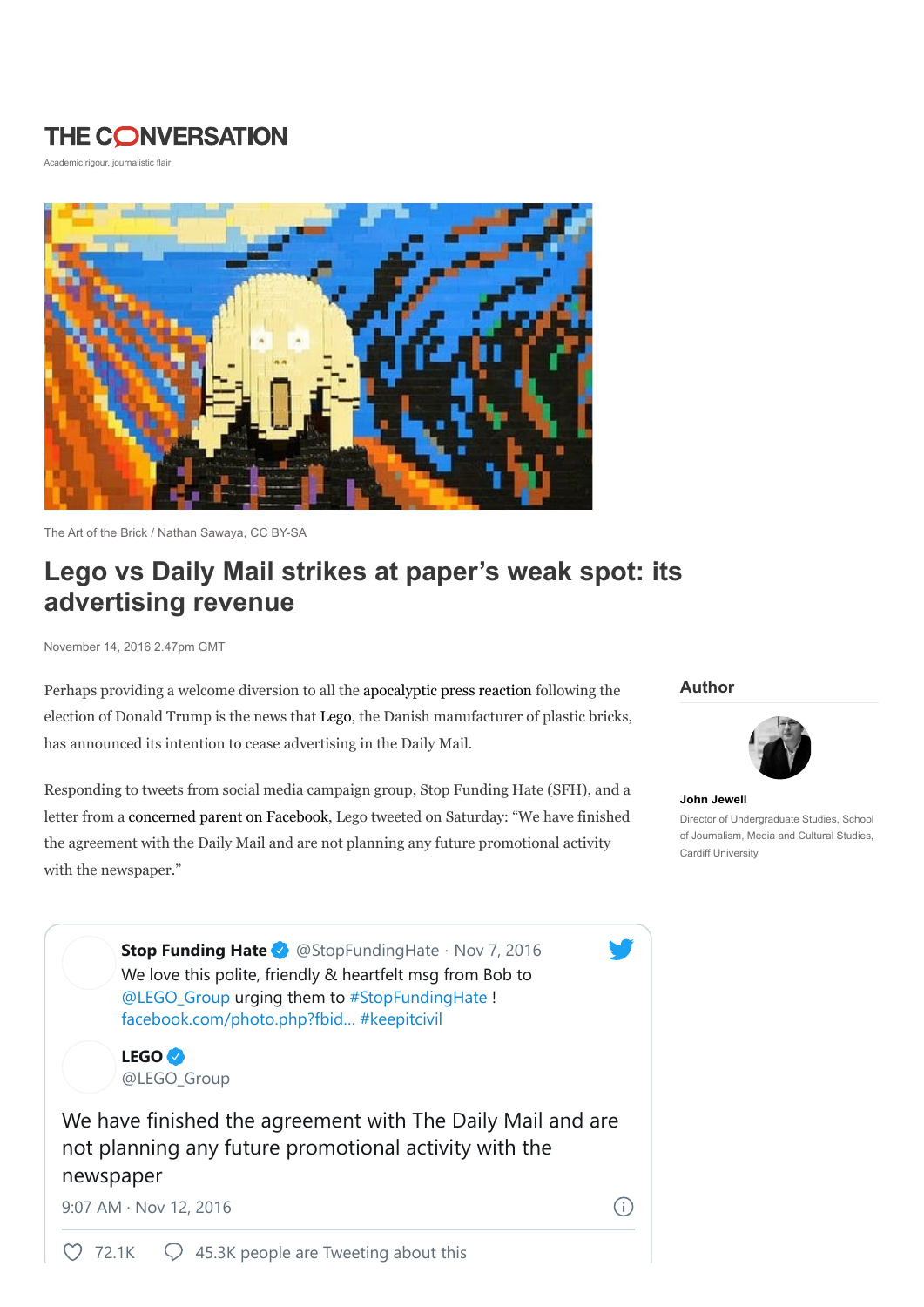As veteran journalism blogger Liz Gerard writes, Lego's actions may well be a game changer because in the midst of the overwhelmingly positive reaction to Lego's decision there's the possibility that other companies might follow suit and act upon Stop Funding Hate's plea that they stop advertising in the Mail, Sun and Express over coverage of refugees and others that are deemed to be hateful and divisive.

The Co–op has been considering its position for some time. Its chief executive Richard Pennycook said in October that that the group is "looking at our advertising for next year to see whether we can align it more closely with our natural sources of support rather than more generic media advertising".

And, as I write, John Lewis – a company which annually tries to make us believe Christmas exists solely as a vehicle for their latest campaign – is being heavily "brandjammed" by SFH and its army of social media followers. When the retailer recently released its Buster the Boxer ad, it quickly responded with a glossy pastiche video of its own which contained footage of previous John Lewis, Waitrose, Sainsbury's and M&S Christmas campaigns juxtaposed with the front pages of The Sun, Express and Mail.



The message is: the millions of pounds we spend at these stores is used to fund advertising in newspapers which peddle fear, hostility and hatred. To date the parody has had 6.1m Facebook views.

At the moment, though, John Lewis is currently resisting the growing pressure. It recently issued a statement claiming it "fully appreciates the strength of feeling on this issue but we never make an editorial judgement on a particular newspaper". But there is no doubt that these negative associations will worry them, M&S and others a great deal. As the Guardian reported, John Lewis makes 20% of its annual sales – and 40% of its profits – over the Christmas period, profiting £8 for every £1 spent on advertising and the sense of its own worth is frankly staggering. As its ad strategists told Campaign, the ad industry's trade publication: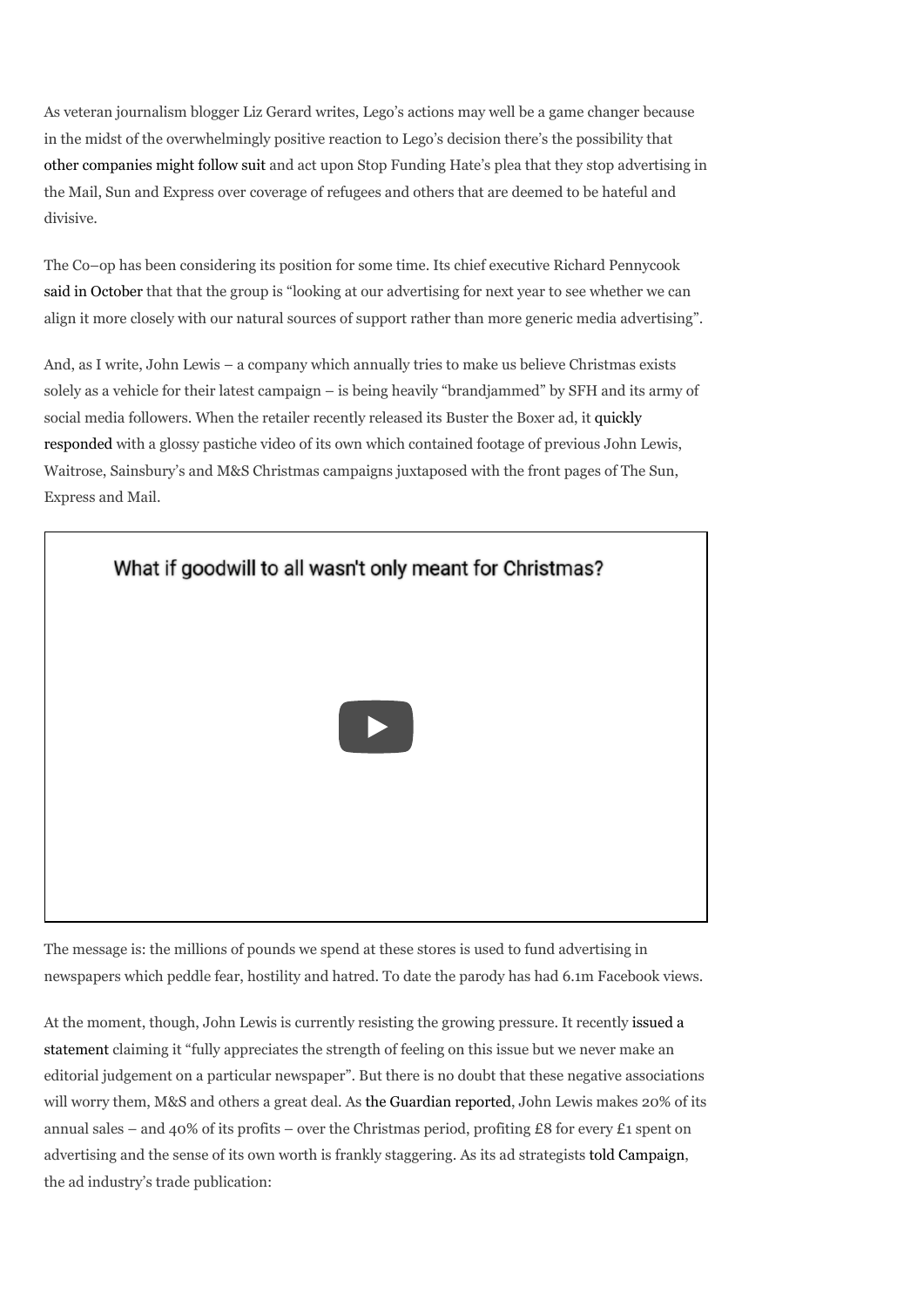Failing to engage the nation would have a significant commercial, social and cultural impact on the John Lewis brand.

### War on hate

The fact is, Stop Funding Hate is gaining momentum and something which began as a Facebook page in August now has 176,000 likes and 58,000 Twitter followers.



Perhaps more to the point, it enjoys the support of celebrities such as Lily Allen and Gary Lineker, who seem perpetually locked in their own war against the tabloids.

Its raison d'être is very simple – to take on what it sees as the divisive campaigns of the Sun, Daily Mail and Daily Express by persuading advertisers to pull their support. The campaign's organiser, Richard Wilson, told the BBC:

Mail on migrants. Daily Mail

It's going to keep happening until the financial balance changes and if we can get to the point where actually you don't make money by publishing these headlines, you lose money because advertisers are going to walk away.

Advertisers walking away is of course the major issue for the newspapers targeted by SFH. In a generally growing UK ad market, newspaper print ad revenue has been declining year-on-year and national daily newspapers as a whole suffered an 11% fall in ad spend in 2015 with tabloid titles seeing a 16.2% decline in print advertising.

It could be that the pressure finally tells. Remember that the closure of the News of the World in 2011 can be at least partially attributed to an online campaign and the fact that a host of companies including Virgin Media, Boots, O2 and Asda withdrew in the wake of the phone hacking scandal.

## Undue influence?

There are broader questions, too. However distasteful one might find – as I do – the continued demonisation of refugees and asylum seekers by certain elements of the press, should any company's advertising money have any bearing on newspaper content? Because the clear implication of the Lego decision is that they won't return until something changes. Even if SFH argues that it is not asking advertisers to influence copy, a change in attitude will have to be the outcome if public pressure continued and Lego and any others who left the bandwagon were to confidently return.